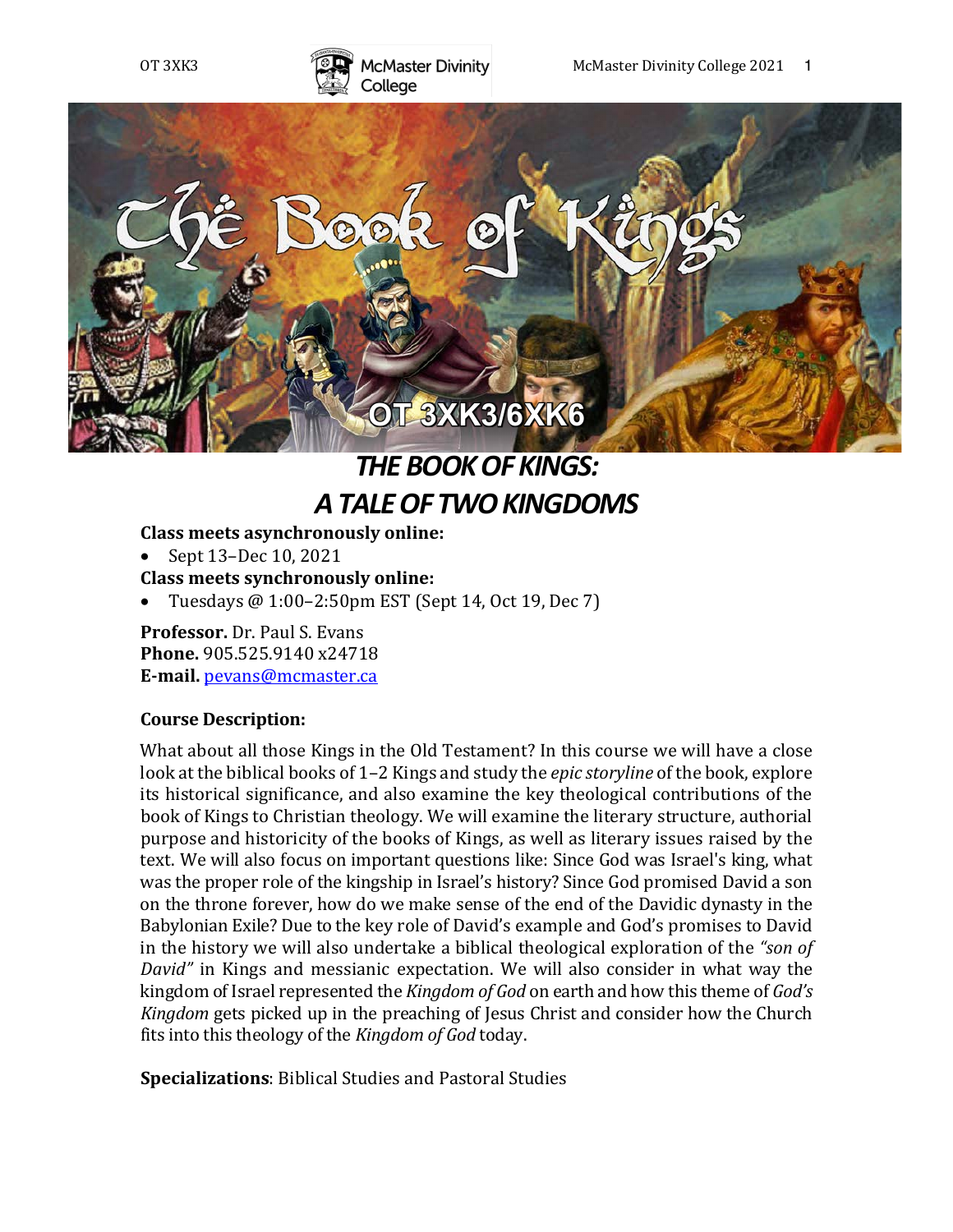## **Course Objectives:**

## **Knowing**

- To gain in-depth knowledge of the contents and message of the books of 1-2 Kings
- To gain familiarity with the assumptions, methods and conclusions of modern critical scholarship on the Old Testament
- Understand how ancient Israel accounted for its history and how their methods of history writing compare with those of other history writers in the ancient world.
- To understand the significance of Israel's role as God's kingdom and its implications for NT talk of the Kingdom of God and the Church's view of its role in the world today

## **Being**

- To embrace the contemporary relevance of these biblical books for the Church today
- To grow closer to God through study of his Word
- To grow in awareness of being part of God's Kingdom

## **Doing**

- To be able to interpret 1-2 Kings in its original contexts
- To be able to explain the role of Israel's Kings in Salvation History
- To be able to apply the message of  $1-2$  Kings to contemporary audiences

#### **Required Textbooks:**



Lissa Wray Beal. 1 and 2 Kings. Apollos Old Testament Commentary Series, 9. InterVarsity Press, 2014.

V. Philips Long, *The Art of Biblical History*, vol. 5 in Foundations of Contemporary Interpretation. Grand Rapids: Zondervan, 1994.



**Textbook Purchase:**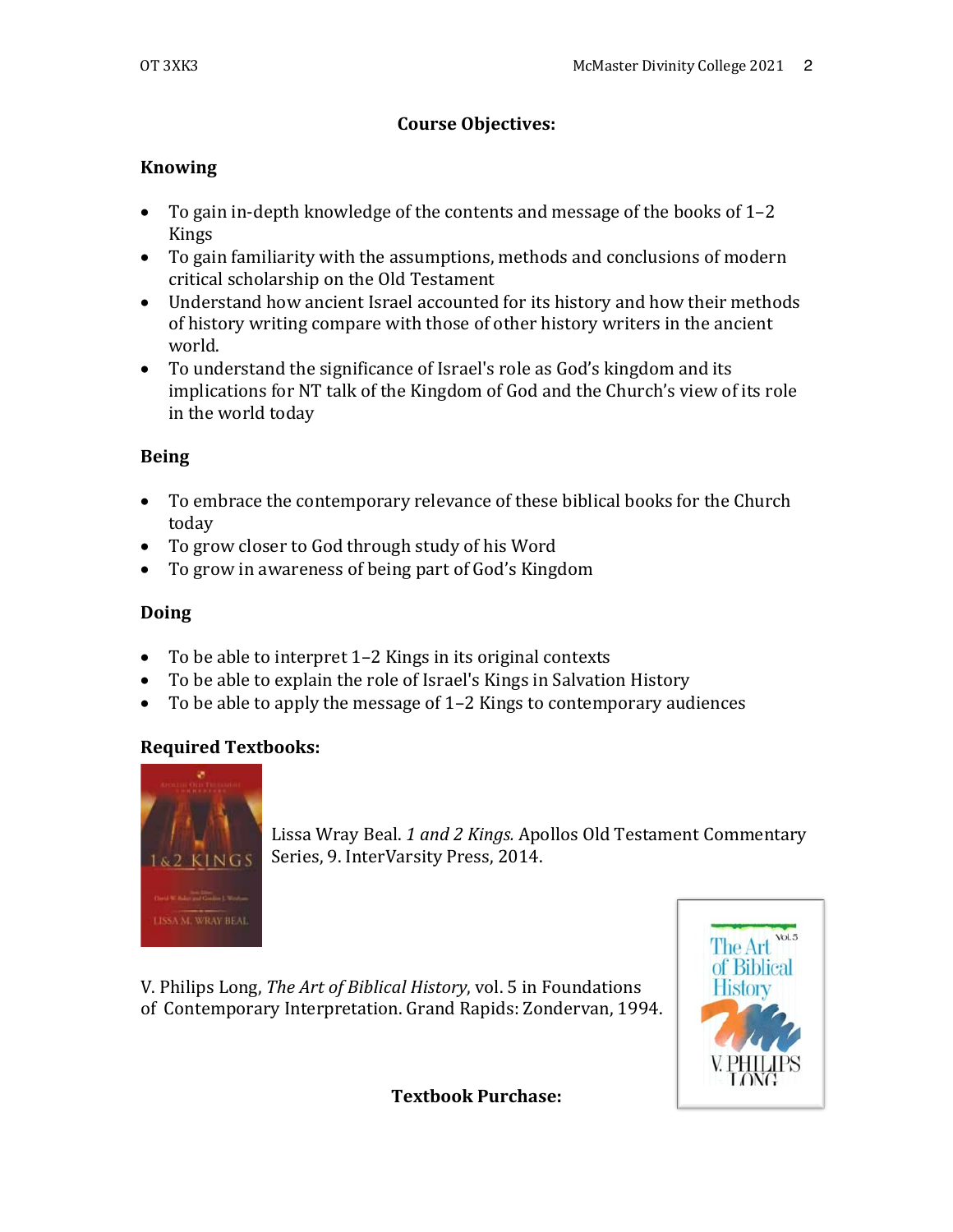All required textbooks for this class are available from the College's book service, READ On Bookstore, Room 145, McMaster Divinity College. Texts may be purchased on the first day of class. For advance purchase, you may contact READ On Bookstore, 5 International Blvd, Etobicoke, Ontario M9W 6H3: phone 416.620.2934; fax 416.622.2308; email **books@readon.ca.** Other book services may also carry the texts.

## **Course Requirements**

## **I. Classroom Experiences**

Participation in classroom experiences is an assumed foundation for this course (like class attendance) if a student fails to participate their final mark will be reduced by one full letter grade (so A becomes B, A- becomes B-).

## A. **Synchronous** (via Zoom conferencing app)

Successful classroom experiences depend on student commitment commensurate as *how it would be in a face-to-face experience. Just as in a normal physical classroom* experience, students are encouraged to take notes, participate in discussion through asking and answering questions, and wear appropriate attire. As much as is possible students should join the Zoom class in a quiet place where you will not be interrupted. *Please have your video turned on whenever possible. It is best practice to mute your microphone except for when you are intending to speak to the class. Students are* encouraged to use digital virtual backgrounds if desired. Tasteful backgrounds can *help* with the issues of privacy, equity, and prevent distractions for others in the class *(e.g.,* in the case of a family member walking in the background of your video). \*\*\*A link to participate via Zoom will be posted in an announcement on Avenue to Learn each week we meet.

#### **1. Tuesday Sept 14 at 1:00–2:50pm EST**

Class will meet virtually via Zoom. Our time together will include introductions and an overview of the class.

#### **2. Tuesday Oct 19 at 1:00–2:50pm EST**

Class will meet virtually via Zoom. Our time together will include some lecture on Elijah and discussion of readings and class materials.

#### **3. Tuesday Dec 7 at 1:00–2:50pm EST**

Class will meet virtually via Zoom. In our time together we will share our reflections on course materials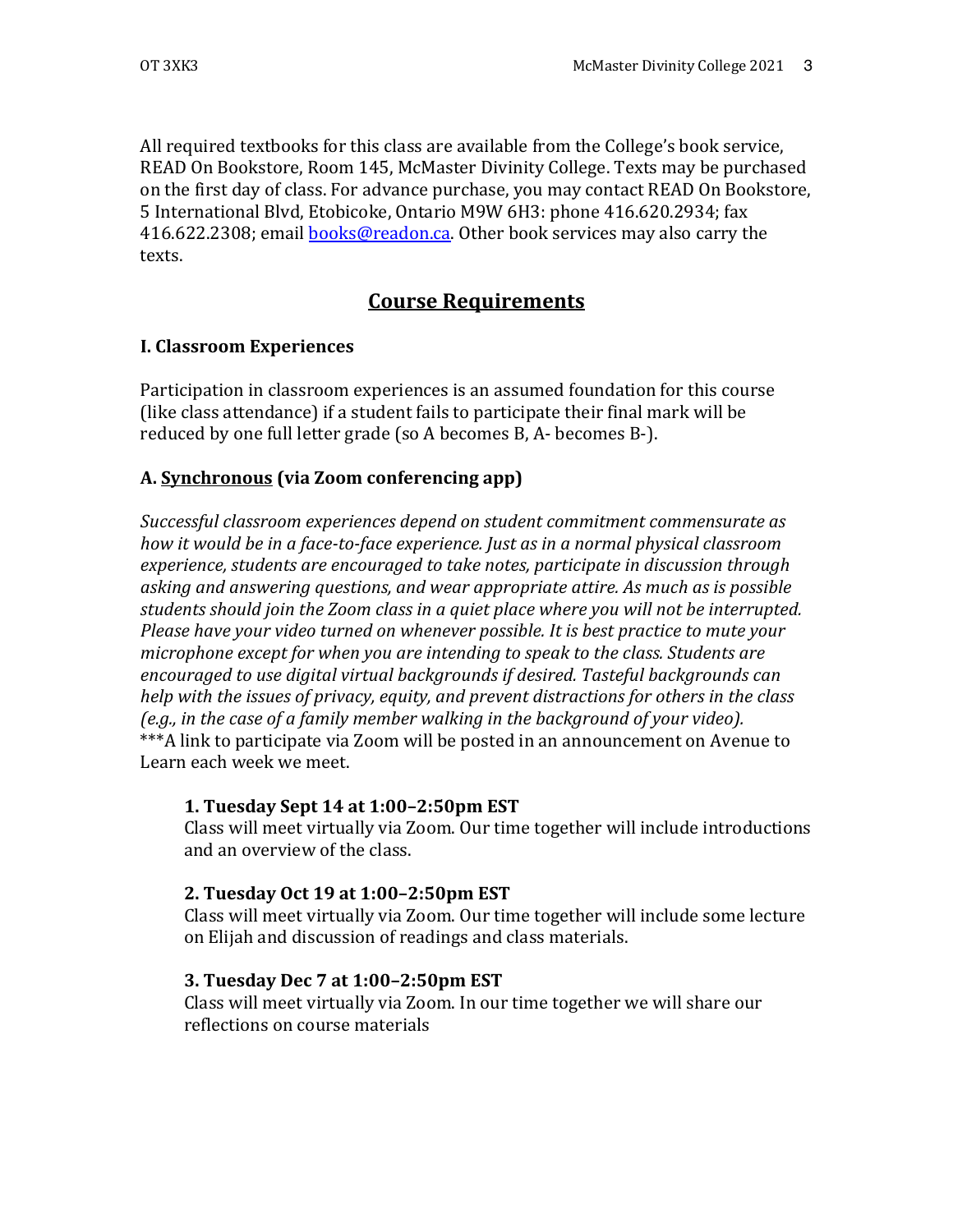## **B. Asynchronous** *Class Discussions* **(Sept 13 – Dec 10)**

Much of the class discussion will occur asynchronously online on the Avenue to Learn course website. On weeks noted on the schedule below, students must actively participate in the online discussion and **post** minimum **two** discussion topics at the beginning of a week (Sun-Tues). Student posts must be in regard to the posted lecture videos / assigned readings that week. As well, to further the online discussion all students must **respond** to minimum **two posts** every week. Since initial posts will be online in the first part of the week, there will adequate time for all students to respond to posts in a timely manner. 

## **II. Formal Assignments:** *The assignments and their weights are as follows:*

## **A. Reading - 10% - Due Dec 10, 2021 (no extensions)**

Each student is to read the biblical books of  $1-2$  Kings as well as the textbooks in their entirety as well as assigned readings provided on A2L. Students will submit a detailed list of the reading that they have completed in the assigned textbooks (including page spreads for partial reading) and assigned articles available through A2L.

• Upload Reading List assignment to the appropriate Assignment Box on A2L.

## **B. Critical Book Review** *-* **15% - Due Oct 4: Length:** *4 pages*.

After reading *The Art of Biblical History* students must abstract and critically review either chapter 2 or 3 of this textbook. The review paper must be **no more than 4 pages** double-spaced. The paper must summarize the contents of the chapter and give critical interaction and evaluation of the chapter. See "Critical Review Guidelines" below.

## **C. Character Study - 25% - Due Nov 1: Length: 8-10 pages.**

After reading handouts and articles on characterization in biblical narratives students will write a paper on the characterization of their chosen biblical character.

**Possible topics:** Solomon, Jeroboam, Rehoboam, Jehu, Ahab, Jezebel, Elijah, Elisha, Asa, Ahaz, Hezekiah, Manasseh, Huldah, Josiah, Jehoiachin, Zedekiah, Jehoshaphat. *Choice of another biblical character must be approved by your professor*

## **D. Reflective Paper - 10%: Due: Dec 6: Length:** *4 pages.*

For this paper students write a reflection on implications of the issues and research covered in the course for a student's view of the OT as scripture and other implications for their faith.

## **E. Major Assignment** - **40%**. **Due on Dec 4: Length: 12–15 pages**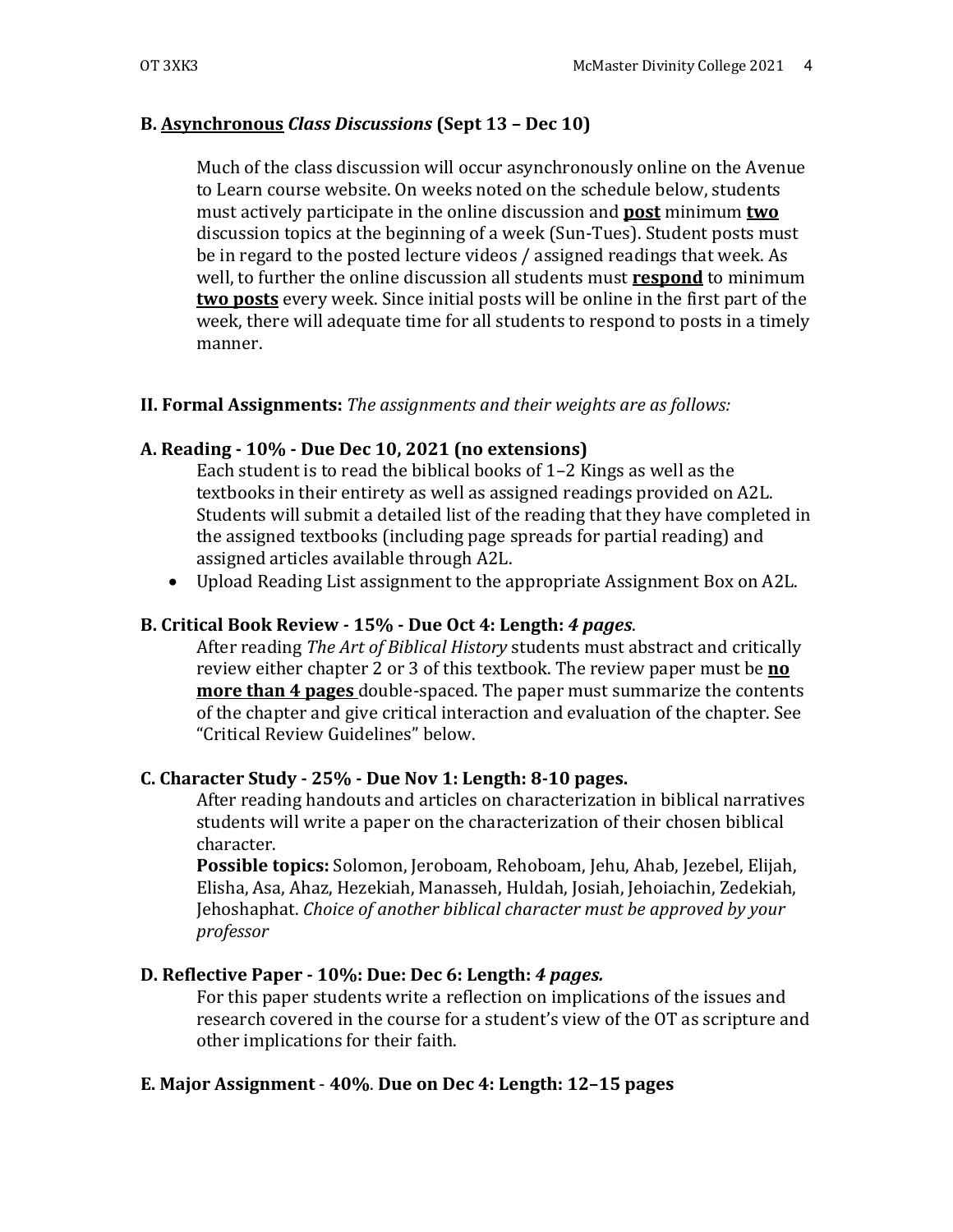All major assignment papers must follow the MDC Style Guide. Papers should be double-spaced, 12pt Times New Roman font (footnotes should be singlespaced and 10pt). The major assignment must draw on (and explicitly cite) at least 12 sources within the paper. See "Major Assignment Evaluation **Guidelines**" below.

#### **i. Major Assignments for Biblical Studies Specializations:**

There are two  $(2)$  options for Biblical Studies: Choose only one  $(1)$  of the following:

- **a. Research Paper: 12-15 pages** This is especially recommended if you are planning to go on to a research degree or write a thesis in OT (or if you have a particular topic in mind that you wish to write on). The topic of this research must be related to  $1-2$  Kings and approved by the professor.
- **b.** Exegetical Paper: 12-15 pages Students will write an exegetical paper on a chosen text from 1-2 Kings (your chosen text must be approved by your professor).

The exegetical paper should include

- 1. A thesis statement
- 2. Discussion of the historical and cultural context
- 3. An exegesis of the story
- 4. Discussion of how the story fits within its broader context
- 5. Theological reflections and conclusion

#### **ii. Major Assignments for Pastoral Specializations:**

There are three  $(3)$  options for Pastoral Specializations: Choose only one  $(1)$  of the following:

**a. Exegetical Paper**: **12–15 pages** Students will write an exegetical paper as outlined above

#### **b. Sermon on a passage from 1-2 Kings (oral presentation).** 25-30 minute video-taped sermon uploaded to YouTube or Vimeo.

Beginning with the text of 1-2 Kings this sermon will expound a passage, applying it to the contemporary context. The sermon will be delivered orally but include a written paper with an outline. The paper may be a combination of sentence, bullets/point form, paragraphs (it need not be a complete essay of the words you preach). This paper should be grammatically correct and include appropriate citation of sources employed. See "Paper Evaluation" below.

**c. Sermon on a passage from 1–2 Kings (written).** 10 pages double-spaced. This is the same assignment as outlined above, except the sermon will be an original written composition instead of delivered orally (but written with an aim to oral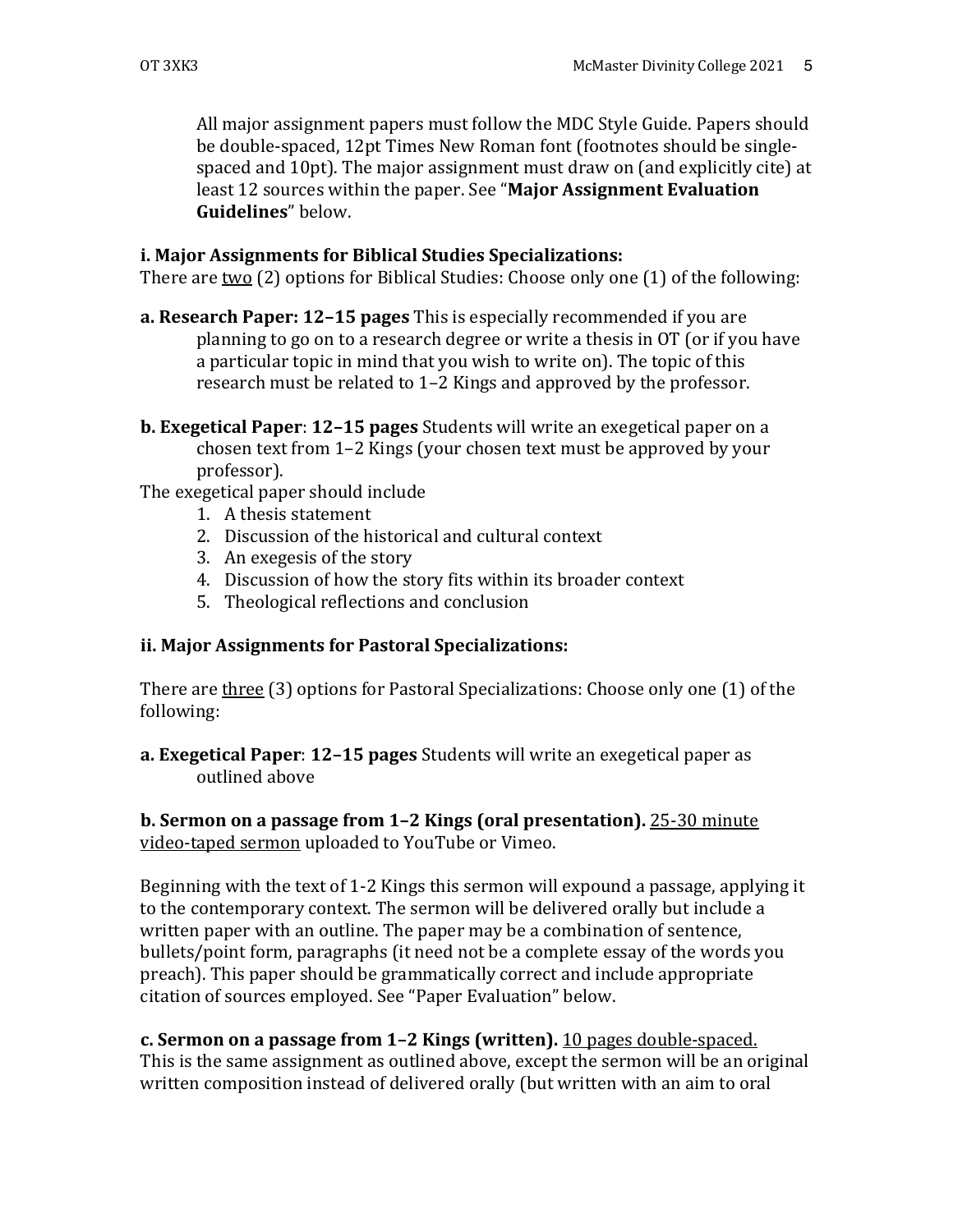delivery). The submitted text should include an outline. The sermon must be written as it would be spoken and must *not* be in point form etc. but be a full written manuscript. It is expected it will conform to MDC style guide and be grammatically correct and acknowledge its sources appropriately (using Endnotes—not footnotes). See "Paper Evaluation" below.

## **College Style for Submission of Written Work**

All stylistic considerations (including but not limited to questions of formatting, footnotes, and bibliographic references) must conform to the McMaster Divinity College Style Guidelines for Essays and Theses https://mcmasterdivinity.ca/resources-forms/mdc-style-guide/ Failure to observe appropriate form will result in grade reductions.

All papers to be submitted in PDF format only. Upload the PDF file to the appropriate assignments folder on Avenue to Learn. Include your last name in the file name of your attachment (e.g., evans.researchpaper.pdf). To avoid late marks papers must be received before the end of the calendar day on which they are due (i.e., before midnight EST).

## **Policy Concerning Late Papers**

Extensions for papers will not be given except in very exceptional circumstances. (serious illness, family crises, etc.). Busy-ness, computer problems etc. are not legitimate reasons to grant extensions and in the interests of fairness any request for extensions will take into account the entire class. Late assignments will be docked at the rate of 2% per day for the first 7 days (including weekends) and 4% per day after that. All assignments must be received by Dec 10, 2021 in order to avoid a failing grade in the class. Late assignments receive no critical feedback.

## **Gender Inclusive Language:**

McMaster Divinity College uses inclusive language for human beings in worship services, student written materials, and all its publications. It is expected that inclusive language will be used in chapel services and all MDC assignments. In reference to biblical texts, the integrity of the original expressions and the names of God should be respected, but you will need to use gender-inclusive language for humans, and you will need to quote from a gender-inclusive version such as the following: NRSV (1989), NCV (1991), TEV/GNB/GNT (1992), CEV (1995), NLT  $(1996)$ , TNIV  $(2005)$ , and the Common English Bible  $(CEB 2011)$ .

## **Academic Honesty:**

Academic dishonesty is a serious offence that may take any number of forms, including plagiarism, the submission of work that is not one's own or for which previous credit has been obtained, and/or unauthorized collaboration with other students. Academic dishonesty can result in severe consequences, e.g., failure of the assignment, failure of the course, a notation on one's academic transcript, and/or suspension or expulsion from the College.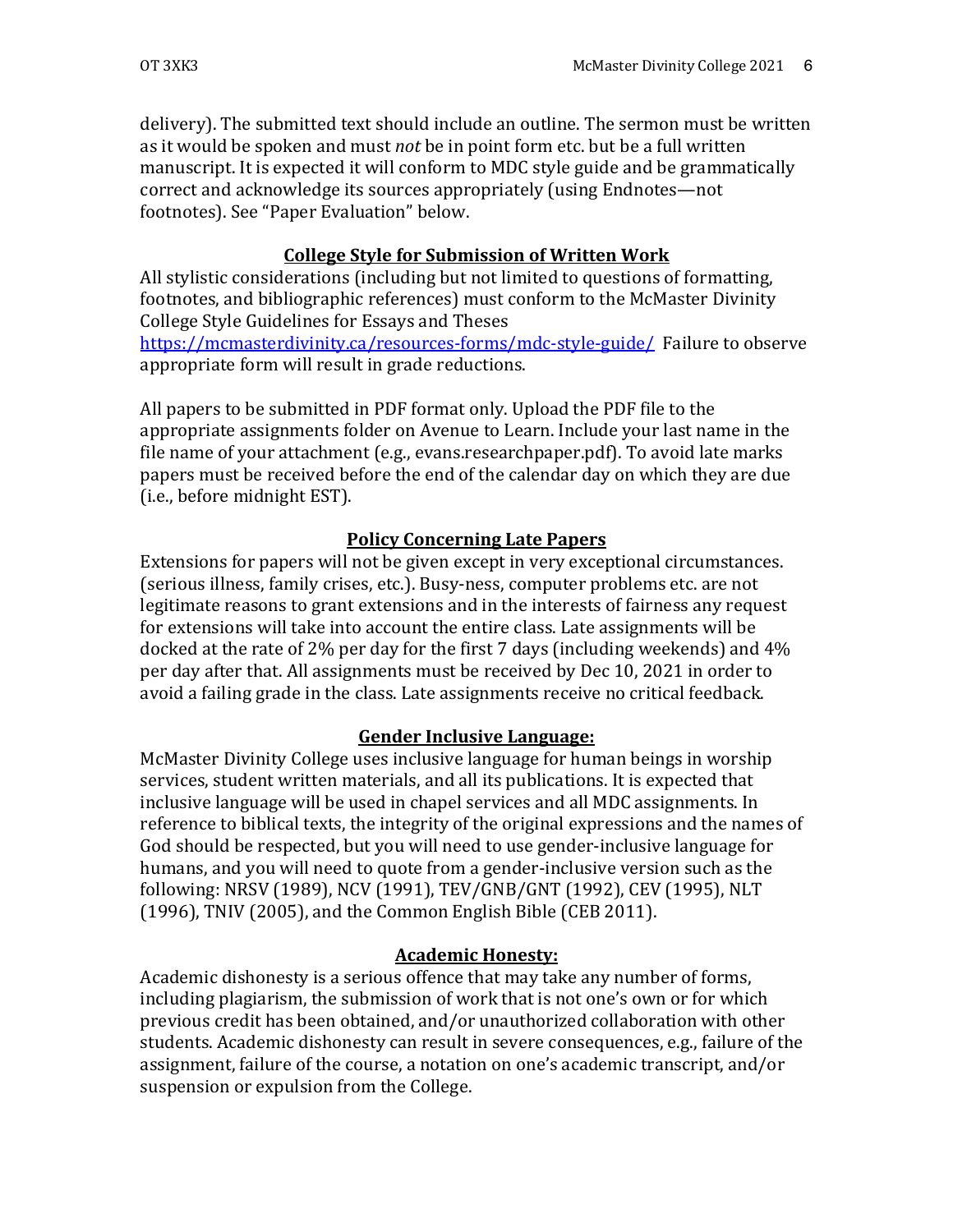Students are responsible for understanding what constitutes academic dishonesty. Please refer to the Divinity College Statement on Academic Honesty  $\sim$ https://mcmasterdivinity.ca/rules-regulations/

| Wk              | <b>Date</b>                  | <b>Classroom Experiences</b>                                                        | <b>Content</b>                                                     | <b>Assignment Due</b>                                             |  |  |
|-----------------|------------------------------|-------------------------------------------------------------------------------------|--------------------------------------------------------------------|-------------------------------------------------------------------|--|--|
| $\mathbf{1}$    | Sept 13-18                   | Sept 14 - Zoom Meeting: 1:00-<br>2:50pm EST                                         | Introduction to the book<br>of Kings                               |                                                                   |  |  |
| 2               | Sept 20-25                   | <b>Avenue to Learn</b><br>asynchronous discussions of<br>readings and lecture video | 1 Kgs 1-2 the Death of<br>David and Installation of<br>Solomon     |                                                                   |  |  |
| 3               | Sept 26-Oct<br>2             |                                                                                     | 1 Kgs 3-10 Solomon in all<br>his glory                             |                                                                   |  |  |
| $\overline{4}$  | Oct 3-9                      | Avenue to Learn<br>asynchronous discussions of<br>readings and lecture video        | 1 Kgs 11-14 - The<br><b>Kingdom Splits</b>                         | <i><b>*Critical Book</b></i><br>Review due Oct 4                  |  |  |
| $\overline{5}$  | Oct 10-16                    |                                                                                     | 1 Kgs 15-16 - Early kings<br>of Israel and Judah                   |                                                                   |  |  |
| 6               | Oct 17-23                    | Oct 19-Zoom Meeting: 1:00-<br>2:50pm EST                                            | 1 Kgs 17-19 - Elijah                                               |                                                                   |  |  |
| $7\phantom{.0}$ | Oct 24-30                    | <b>STUDY WEEK</b>                                                                   | <b>NO CLASSES</b>                                                  | <b>NO READINGS</b>                                                |  |  |
| 8               | Oct 31-Nov<br>6              | <b>Avenue to Learn</b><br>asynchronous discussions of<br>readings and lecture video | 1 Kgs 20-22 - Ahab and<br>Jehoshaphat                              | * Character Study<br>due Nov 1                                    |  |  |
|                 | Nov 7-13                     |                                                                                     | 2 Kgs 1-10 - Elisha to<br>Jehu                                     |                                                                   |  |  |
| 9               | Nov 14-20                    | Avenue to Learn<br>asynchronous discussions of<br>readings and lecture video        | 2 Kgs 14-16 - Uzziah to<br>Ahaz                                    |                                                                   |  |  |
| 10              | Nov 21-27                    |                                                                                     | 2 Kgs 17-20 - The Fall of<br>Samaria and the Reign of<br>Hezekiah  |                                                                   |  |  |
| 11              | Nov 28-Dec<br>$\overline{4}$ | Avenue to Learn<br>asynchronous discussions of<br>readings and lecture video        | 2 Kgs 14-16 - Uzziah to<br>Ahaz                                    | * Major<br>Assignment due<br>Dec <sub>4</sub>                     |  |  |
| 12              | Dec 5-10                     | Dec 7 - Zoom Meeting: 1:00-<br>2:50pm EST                                           | 2 Kgs 24-25 - The Fall of<br>Jerusalem and the<br>Babylonian Exile | * Reflective Paper<br>due Dec 6<br>* Reading Report<br>due Dec 10 |  |  |

#### **Class Schedule**

**Disclaimer**: This syllabus is the property of the instructor and is prepared with currently available information. The instructor reserves the right to make changes and revisions up to and including the first day of class.

**Students are advised to retain this syllabus for their records.**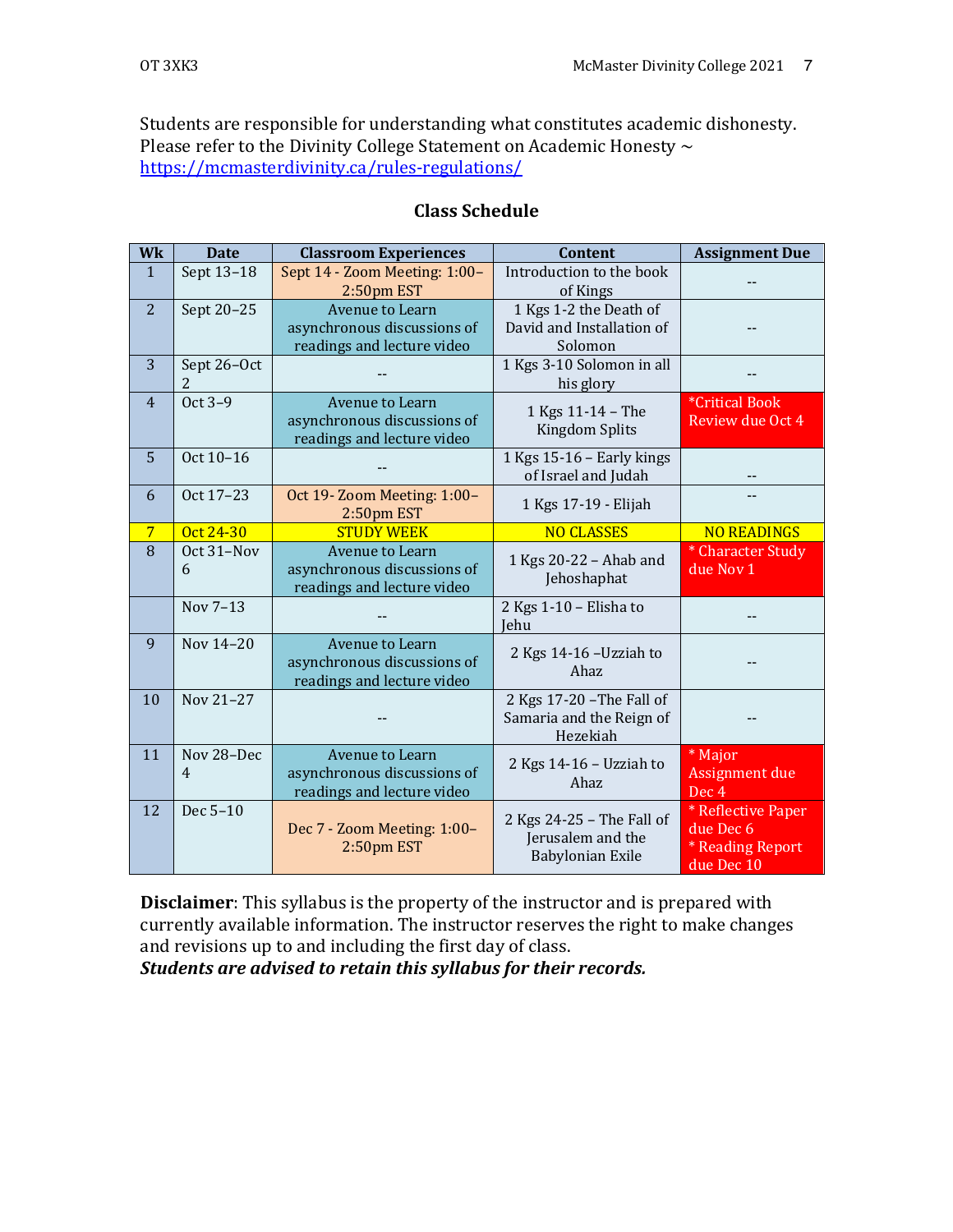#### **PAPER EVALUATION**

**I.** The following items are rated according to this scale:  $1 =$  inadequate;  $2 =$ adequate; 

 $3 = \text{good}$ ;  $4 = \text{very good}$ ;  $5 = \text{superior}$ .

| Bibliographic consciousness                   | 1 2 3 4 5 |
|-----------------------------------------------|-----------|
| Range and Use of Sources                      | 1 2 3 4 5 |
| <b>Clarity in Defining Issues</b>             | 1 2 3 4 5 |
| <b>Strength of Argument</b>                   | 1 2 3 4 5 |
| <b>Awareness of Exegetical Issues</b>         | 1 2 3 4 5 |
| <b>Accuracy of Data and Assertions</b>        | 1 2 3 4 5 |
| Analysis / Critical Thinking                  | 1 2 3 4 5 |
| Introduction (Thesis Statement / Clear Issue) | 1 2 3 4 5 |
| Development of Thesis (focus)                 | 1 2 3 4 5 |
| Literary Style (awkward, wordy, repetitive)   | 1 2 3 4 5 |
| Organization/coherence of ideas               | 1 2 3 4 5 |
| Grammar/Spelling                              | 1 2 3 4 5 |
| Neatness/Presentation                         | 1 2 3 4 5 |
|                                               |           |

§ Note: this is a simple evaluation tool to assist in paper assessment. The categories are not weighted equally, and thus are not added together or averaged to calculate your grade.

## **II. The following need attention if so indicated**

| $\Box$ Use inclusive language                 | $\Box$ The paper is too long/too short     |  |  |
|-----------------------------------------------|--------------------------------------------|--|--|
| $\Box$ Write a unified essay                  | $\Box$ Edit your paper more thoroughly     |  |  |
| $\Box$ Line spacing, Font size, Margins, Page | $\Box$ The paper needs balance             |  |  |
| numbers etc. need attention                   |                                            |  |  |
| $\Box$ Cite primary resources correctly/      | $\Box$ Cite secondary resources correctly/ |  |  |
| consistently (e.g., 1 Kgs 18:1; etc.)         | consistently                               |  |  |
|                                               |                                            |  |  |

III. Comments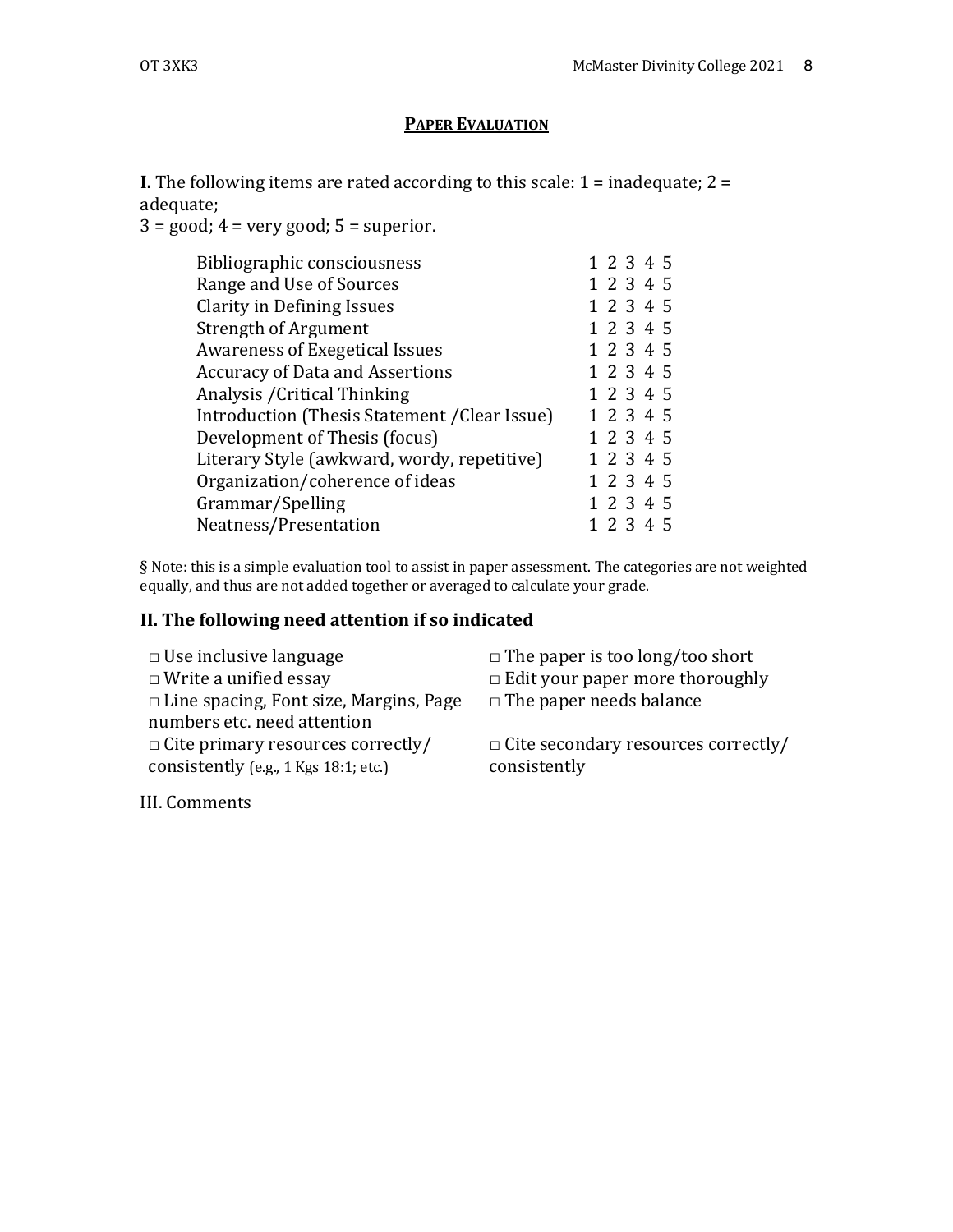### **CRITICAL REVIEW GUIDELINES**

**I.** The chapter review from V. Phillips Long. The Art of Biblical History should roughly follow this format:

Summary of Content:  $1 - 1\frac{1}{2}$  Page Critique of Content  $\frac{1}{2}$  - 1½ Page Personal Reflection  $\frac{1}{2}$  - 1 Page Total=no more than 4 pages per review! Pages 5ff will not be read

The following items are rated according to the following scale:  $1 =$  poor/inadequate;  $2 =$  adequate;  $3 =$  good/more than adequate;  $4 =$  very good;  $5 =$  excellent/superior.

| Summary of Content (noted key concepts etc.)        |           | 1 2 3 4 5 |  |  |
|-----------------------------------------------------|-----------|-----------|--|--|
| Quality of Critique (evidence of critical thought)  |           | 1 2 3 4 5 |  |  |
| Reflective Thought (theological depth, sensitivity) |           | 1 2 3 4 5 |  |  |
| Literary Style (awkward, wordy, repetitive)         |           | 1 2 3 4 5 |  |  |
| Grammar/Spelling                                    |           | 1 2 3 4 5 |  |  |
| Neatness/Presentation                               | 1 2 3 4 5 |           |  |  |

 $§$  Note: this is a simple evaluation tool to assist in paper assessment. The categories are not weighted equally, and thus are not added together or averaged to calculate your grade.

#### **II. The following need attention if checked**

| $\Box$ Use inclusive language                                                | $\Box$ The paper is too long/too short                     |  |  |
|------------------------------------------------------------------------------|------------------------------------------------------------|--|--|
| $\Box$ Write a unified review                                                | $\Box$ Edit your paper more thoroughly                     |  |  |
| $\Box$ Line spacing, Font size, Margins, Page<br>numbers etc. need attention | $\Box$ The paper needs balance                             |  |  |
| $\Box$ Cite primary resources correctly/<br>consistently (e.g., Gen 1:26)    | $\Box$ Cite secondary resources correctly/<br>consistently |  |  |

#### **III. Comments**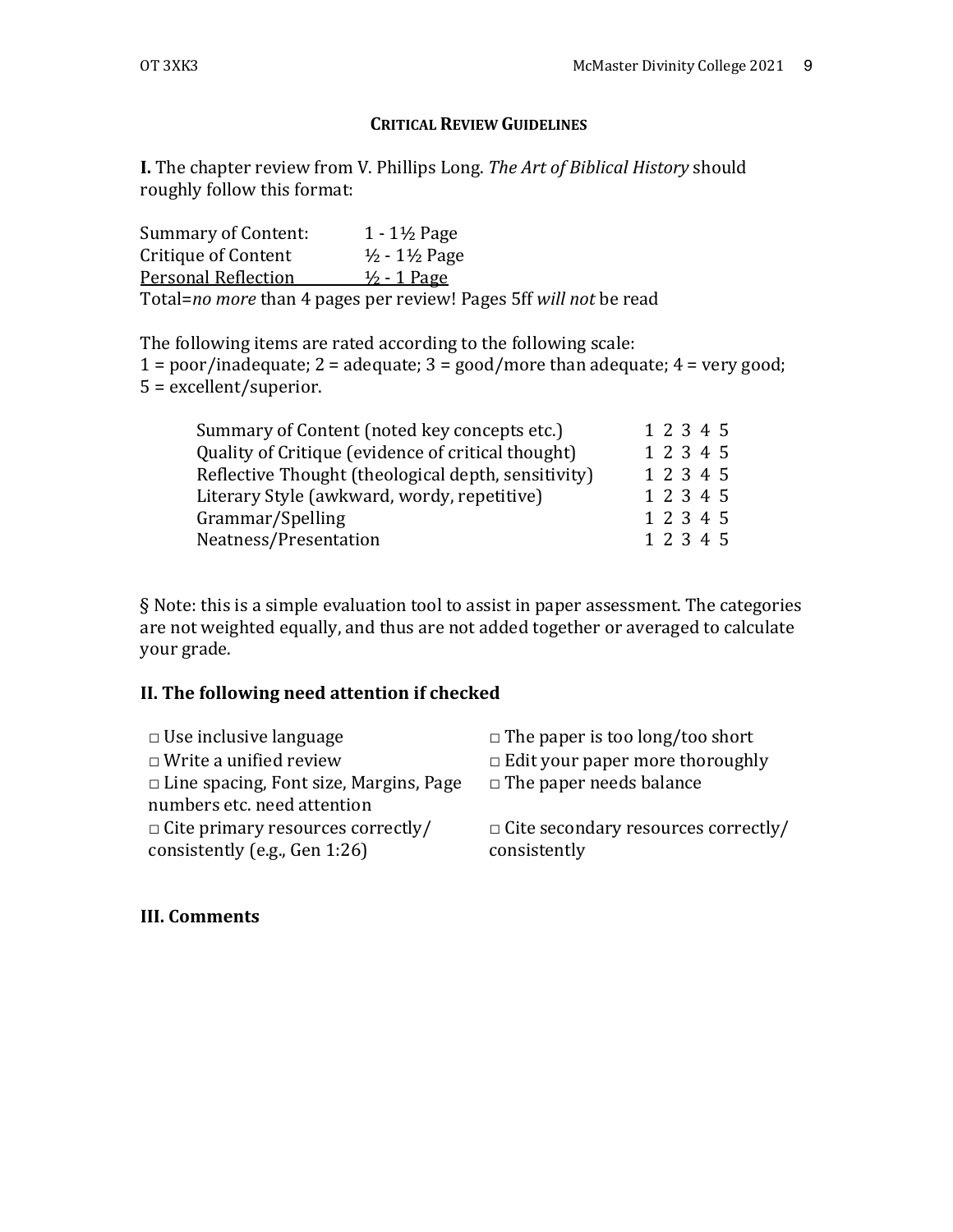#### **Bibliography**

- Avioz, Michael. "Josiah's Death in the Book of Kings : A New Solution to an Old Theological Conundrum." *Ephemerides Theologicae Lovanienses* 83 (2007): 359-366.
- Avioz, Michael. "What Happened at Megiddo? Josiah's Death as Described in the Book of Kings." *Biblische Notizen* 142 (2009): 5-11.
- Barstad, Hans M. "The Strange Fear of the Bible: Some Reflections on the 'Bibliophobia' in Recent Ancient Israelite Historiography," Pages 120-127 in Leading Captivity Captive: 'The Exile' as History and Ideology. Edited by Lester L. Grabbe. JSOTSup, 278; ESHM, 2. Sheffield: Sheffield Academic Press, 1998.
- Becking, Bob, *From David to Gedaliah: The Book of Kings as Story and History.* Orbis Biblicus Et Orientalis 228. Fribourg, Switzerland: Academic Press, 2007.
- Bright, John, *A History of Israel.* 4th ed. Louisville: Westminster/John Knox, 2000.
- Brueggemann, Walter, 1 & 2 Kings. Smyth & Helwys Bible Commentary. Macon, Ga.: Smyth & Helwys, 2000.
- Carroll, R P. "The Elijah-Elisha Sagas: Some Remarks on Prophetic Succession in Ancient Israel." *Vetus testamentum* 19 (1969): 400-415.
- Childs, Brevard S., *Isaiah and the Assyrian Crisis.* Vol. 3, Studies in Biblical Theology. London: SCM, 1967.
- Cogan, Mordechai, *I Kings.* AB, 10. Garden City: Doubleday, 2001.
- Cogan, Mordechai and Hayim Tadmor, *II Kings.* AB, 11. Garden City: Doubleday, 1988.
- Cross, Frank Moore. "The Themes of the Book of Kings and the Structure of the Deuteronomistic History," Pages 79-94 in *Reconsidering Israel and Judah: Recent Studies on the Deuteronomistic History*. Edited by Gary N. and McConville Knoppers, J Gordon. Sources for Biblical and Theological Study. Winona Lake, Ind :: Eisenbrauns,, 2000.
- Dubovský, Peter, *Hezekiah and the Assyrian Spies: Reconstruction of the Neo-Assyrian Intelligence Services and Its Significance for 2 Kings 18-19. Biblica Et* Orientalia 49. Rome: Pontifical Biblical Institute, 2006.
- Evans, Paul. "The Hezekiah-Sennacherib Narrative as Polyphonic Text." *Journal for the Study of the Old Testament* 33 (2009): 335-358.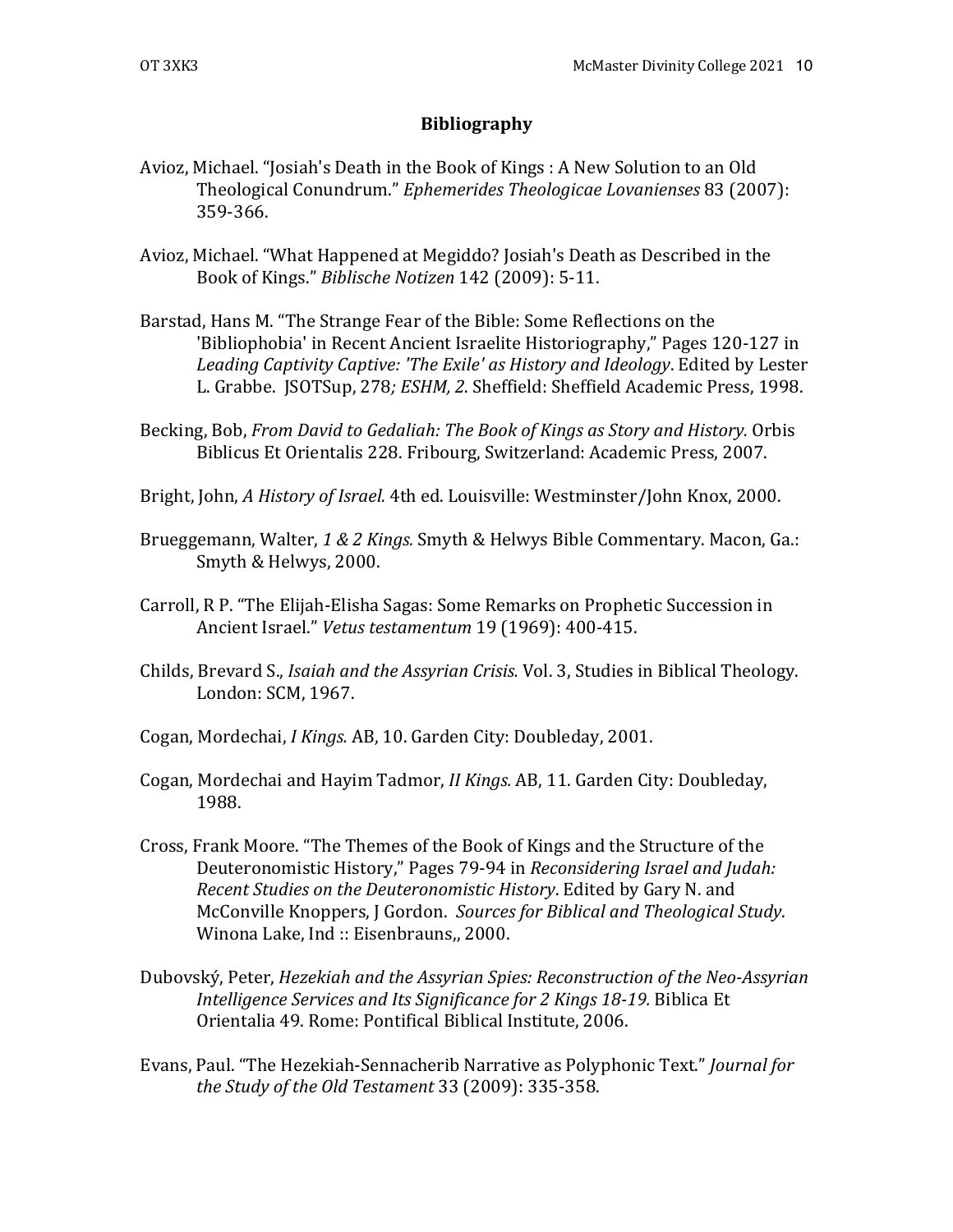- Evans, Paul S. "Sennacherib's 701 Invasion into Judah: What Saith the Scriptures?," Pages 57-77 in *The Function of Ancient Historiography in Biblical and Cognate* Studies. Edited by Patricia G. Kirkpatrick and Timothy Goltz. New York, London: T & T Clark, 2008.
- Evans, Paul S., *The Invasion of Sennacherib in the Book of Kings: A Source-Critical and Rhetorical Study of 2 Kings 18-19.* Supplements to Vetus Testamentum 125. Leiden: Brill, 2009.
- Evans, Paul S. "History in the Eye of the Beholder? Social Location & Allegations of Racial/Colonial Biases in Reconstructions of Sennacherib's Invasion of Judah." *Journal of Hebrew Scriptures* 12 (2012).
- Evans, Paul S. "The Later Monarchy in History and Biblical Historiography." In *The Oxford Handbook of the Historical Books of the Hebrew Bible*, edited by Brad E. Kelle and Brent A. Strawn, Oxford: Oxford University Press, 2020.
- Fritz, Volkmar, 1 & 2 *Kings.* Continental Commentaries. Minneapolis: Fortress, 2003.
- Gallagher, William R., *Sennacherib's Campaign to Judah: New Studies*. Vol. 18, Studies in the History and Culture of the Ancient near East. Leiden; Boston: Brill, 1999.
- Grabbe, Lester L. ed. *Like a Bird in a Cage: The Invasion of Sennacherib in 701 BCE.* of *JSOTSup, 363; ESHM, 4*. London: Sheffield Academic Press, 2003.
- Grabbe, Lester L. ed. *Good Kings and Bad Kings.* [SOTSup, 393; ESHM, 5. New York: T&T Clark, 2005.
- Grabbe, Lester L. "The Kingdom of Judah from Sennacherib's Invasion to the Fall of Jerusalem: If We Had Only the Bible...," Pages 78-122 in *Good Kings and Bad Kings*. Edited by Lester L. Grabbe. *JSOTSup, 393; ESHM, 5. New York: T&T* Clark, 2005.
- Gray, John, 1 & 2 Kings. 2d, fully rev. ed., OTL. Philadelphia: Westminster, 1970.
- Halpern, Baruch. "Why Manasseh Is Blamed for the Babylonian Exile; the Evolution of a Biblical Tradition." Vetus Testamentum 48 (1998): 473-514.
- Hobbs, T. R., 2 Kings. WBC, 13. Waco: Word, 1985.
- Janzen, David. "An Ambiguous Ending: Dynastic Punishment in Kings and the Fate of the Davidides in 2 Kings 25.27-30." *Journal for the Study of the Old Testament* 331 (2008): 39-58.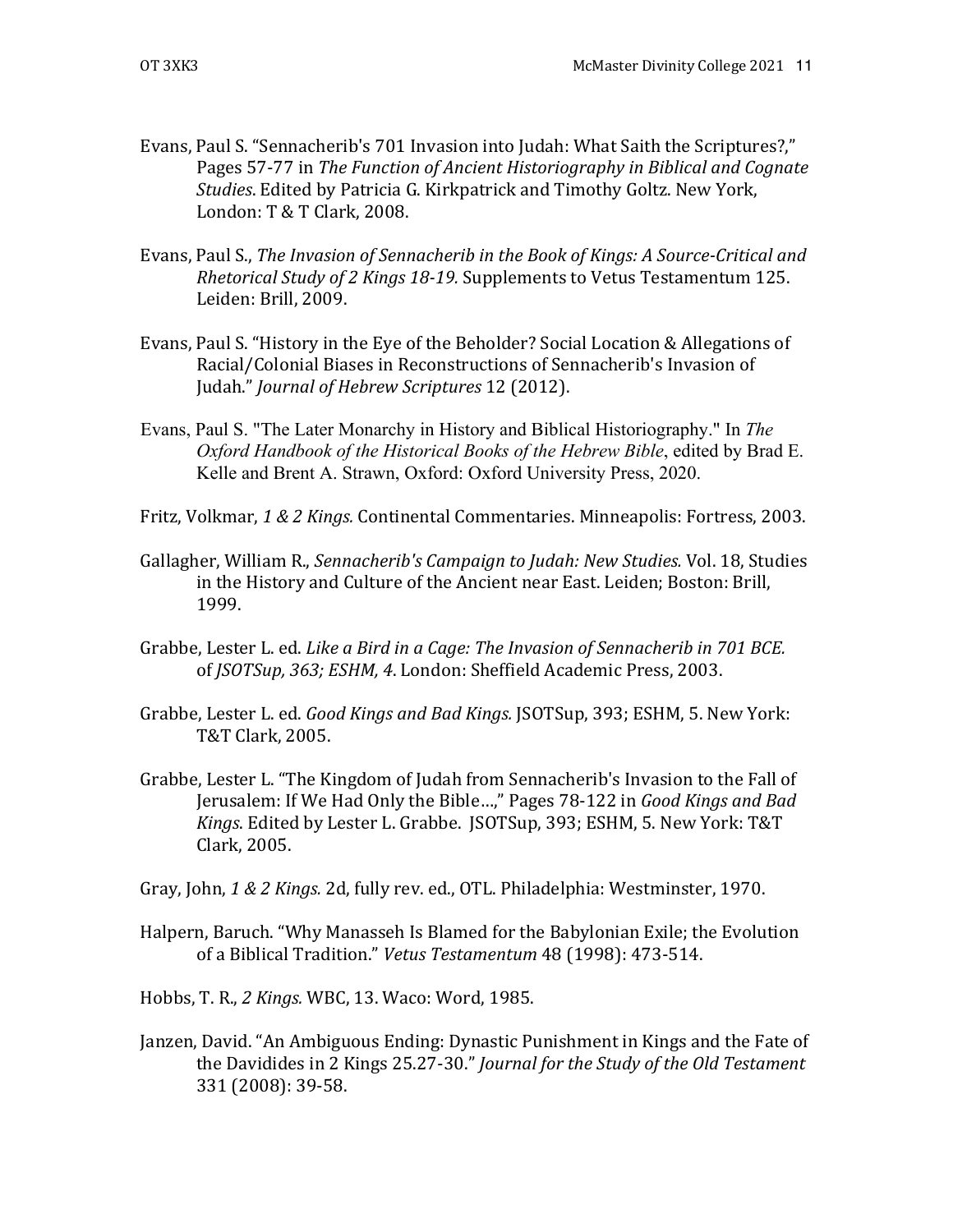- Janzen, David. "The Sins of Josiah and Hezekiah: A Synchronic Reading of the Final Chapters of Kings." *Journal for the Study of the Old Testament* 37 (2013): 349-370.
- Kelle, Brad E. "Judah in the Seventh Century: From the Aftermath of Sennacherib's Invasion to the Beginning of Jehoiakim's Rebellion," Pages 350-382 in *Ancient Israel's History: An Introduction to Issues and Sources*. Edited by Bill T. Arnold and Richard S. Hess. Grand Rapids, MI: Baker Academic, 2014.
- Knoppers, Gary N. "Treasures Won and Lost: Royal (Mis)Appropriations in Kings and Chronicles," Pages 181-208 in *The Chronicler as Author*. Edited by M. Patrick Graham and Steven L. McKenzie. Sheffield: Sheffield Academic Press, 1999.
- Konkel, August H., 1 & 2 Kings. NIV Application Commentary. Grand Rapids, MI: Zondervan, 2006.
- Kooij, Arie van der "The Story of Hezekiah and Sennacherib (2 Kings 18-19): A Sample of Ancient Historiography," Pages 107-119 in *Past, Present, Future: The Deuteronomistic History and the Prophets*. Edited by Johannes C. de Moor and H. F. Van Rooy. Otst, 44. Leiden: Brill, 2000.
- Laato, Antti. "Hezekiah and the Assyrian Crisis in 701 BC." *Scandanavian Journal of the Old Testament* 2 (1987): 49-68.
- Lamb, David T., *Righteous Jehu and His Evil Heirs: The Deuteronomist's Negative Perspective on Dynastic Succession.* Oxford Theological Monographs. Oxford: Oxford University Press, 2007.
- Leithart, Peter J. "Counterfeit Davids: Davidic Restoration and the Architecture of 1-2 Kings." *Tyndale Bulletin* 562 (2005): 19-33.
- Leithart, Peter J., 1 & 2 Kings. BTCB. Grand Rapids: Brazos, 2006.
- Long, Burke O., 1 Kings: With an Introduction to Historical Literature. FOTL 9. Grand Rapids, MI: Eerdmans, 1984.
- Long, Burke O., 2 Kings. FOTL 10. Grand Rapids, MI: Eerdmans, 1991.
- Machinist, Peter. "The Rab Saqeh at the Wall of Jerusalem: Israelite Identity in the Face of the Assyrian "Other"." *Hebrew Studies* 41 (2000): 151-168.
- McConville, J. Gordon. "Narrative and Meaning in the Books of Kings." *Biblica* 701  $(1989): 31-49.$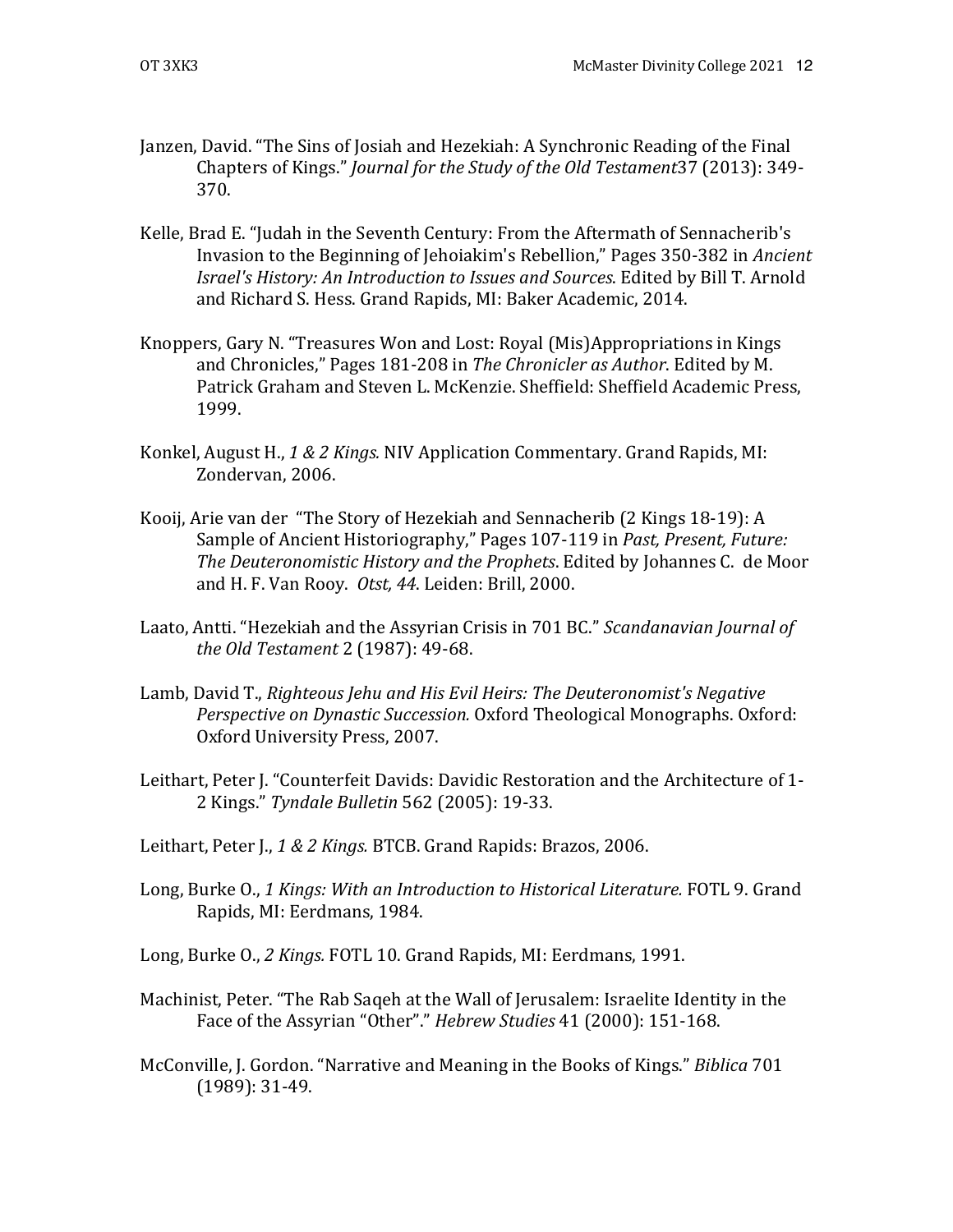- McKenzie, Steven L., *The Trouble with Kings: The Composition of the Book of Kings in* the Deuteronomistic History. Leiden: Brill, 1991.
- Mulder, Martin. J., 1 *Kings.* Translated by John Vriend. Historical Commentary on the Old Testament. Leuven, Belgium: Peeters, 1999.
- Mullen, E. Theodore. "Crime and Punishment: The Sins of the King and the Despoilation of the Treasuries." *Catholic Biblical Quarterly* 54 (1992): 231-248.
- Na'aman, Nadav. "Sennacherib's Campaign to Judah and the Date of the Lmlk Stamps." *Vetus Testamentum* 29 (1979): 61-86.
- Nelson, Richard D., *First and Second Kings.* Interpretation. Atlanta: John Knox, 1987.
- Nelson, Richard D. "The Anatomy of the Book of Kings." *Journal for the Study of the Old Testament* 40 (1988): 39-48.
- Provan, Iain W., *Hezekiah and the Books of Kings: A Contribution to the Debate About* the Composition of the Deuteronomistic History. BZAW, 172. Berlin: de Gruyter, 1988.
- Provan, Iain W., 1 and 2 Kings. Peabody, Mass.: Hendrickson Publishers, 1995.
- Provan, Iain W. "The Messiah in the Book of Kings," Pages 71-76 in The Lord's Anointed: Interpretation of Old Testament Messianic Texts. Edited by Philip E. Satterthwaite, Richard S. Hess, and Gordon J. Wenham. Grand Rapids: Baker, 1995.
- Rofé, Alexander. "The Vineyard of Naboth: The Origin and Message of the Story." *Vetus Testamentum* 381 (1988): 89-104.
- Rosenbaum, Jonathan. "Hezekiah's Reform and the Deuteronomistic Tradition." *Harvard Theological Review* 721-2 (1979): 23-43.
- Rudman, Dominic. "Is the Rabshakeh Also among the Prophets? A Rhetorical Study of 2 Kings Xviii 17-35." *Vetus Testamentum* 50 (2000): 100-110.
- Seitz, Christopher R. "Account A and the Annals of Sennacherib: A Reassessment." Journal for the Study of the Old Testament 58 (1993): 47-57.
- Sweeney, Marvin A., *I & II Kings: A Commentary.* 1st ed., Old Testament Library. Louisville, Ky.: Westminster John Knox, 2007.